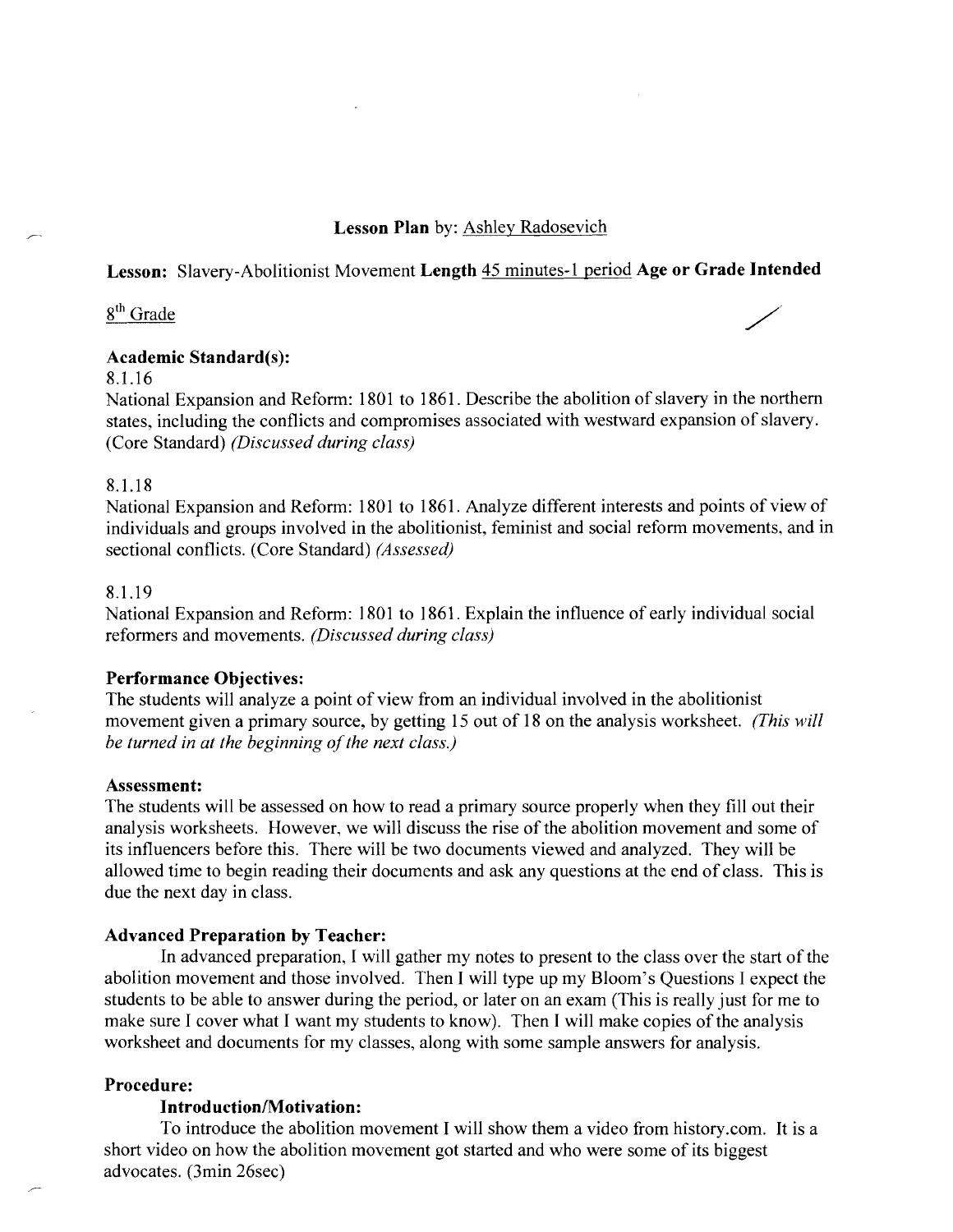http://www.historv.com/topics/abolitionist-movement/media#abolition-and-theunderground-railroad

### **Step-by-Step Plan:**

- 1. The class will be introduced to the abolition movement through a video. (Gardner: Visual/Spatial) (3min 26sec)
- 2. Then we will have a class discussion over the material I have listed in my notes. Chapter 12 Section 2-Window Shop Discussion (This means that not all the material in this section will be covered, but only the basics. There is no formal presentation, but rather a back and forth discussion.) (Gardner: Verbal/Linguistic, Interpersonal)
- 3. Frederick Douglas video (Gardner: Visual/Spatial)
	- a. http://www.history.com/topics/abolitionist-movement/videos#frederickdouglas
- 4. Underground Railroad video (Gardner: Visual/Spatial)
	- a. http://www.history.com/topics/abolitionistmovement/videos#abolitionists-and-the-underground-railroad
	- b. Look at the map (Content Skill)
	- c. Harriet Tubman video
		- i. http://www.history.com/topics/abolitionist
			- movement/videos#harriet-tubman-and-the-underground-railroad
- 5. Assign homework (Gardner: Intrapersonal)
	- a. Give half the class a pro-slavery document and the other half an antislavery document. (I have the two sources on paper. They are from another class. I could not find them online.)
	- b. Handout the analysis worksheet.
	- c. This is due the next day.
	- d. They will have the rest of class to begin reading their source and ask any questions.

### **Closure:**

The nation was already becoming more and more divided as the movement went on. Do you see any evidence that war is coming?

### Adaptations/Enrichment:

**Students with LD in reading:** I will provide these students with a source that has some excerpts highlighted, so they can focus on the main points.

**Enrichment for Gifted and Talented:** I will have these people do some research on Harriet Tubman to learn more about her life and contributions to the abolition movement/work on the Underground Railroad.

### **Self-Reflection:**

Were the videos effective? Were the students able to answer the Bloom's questions after watching the videos?

How was the length of the lesson? Did the students seem engaged?

Were the sources appropriate for their age? Did the analysis worksheet prove beneficial in understanding the sources?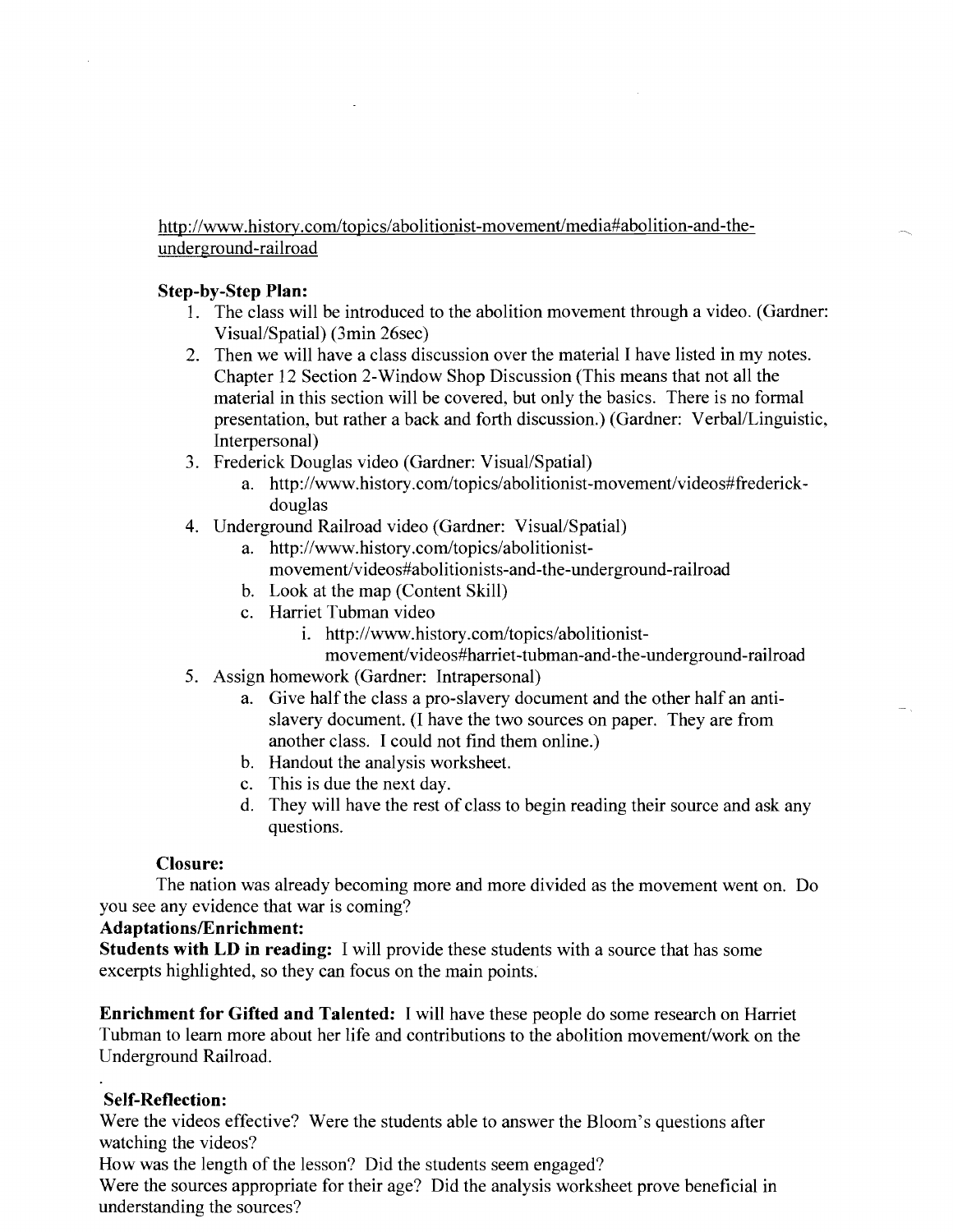# **Bloom's Questions**

# **IUP Lesson 2: Abolition Movement**

These are the questions I will be asking throughout the class to encourage higher levels of thinking from the students on the topics of the trade route and slave life. Or, these are questions I would anticipate that the students could potentially answer on the final exam.

- 1. What was the purpose of the abolition movement? (Synthesis)
- 2. How did slavery end in the North? (Comprehension)
- 3. Examine William Lloyd Garrison's excerpt on page 423. (Analysis)
	- a. How did he feel about slavery?
	- b. Conclude what he means when he uses the example of a burning house.
- 4. Who was Frederick Douglas? (Comprehension)
- 5. What was his main contribution to the abolition movement? (Comprehension)
- 6. What are some possible arguments against slavery? For slavery? (Comprehension)
- 7. Which side do you think had the strongest argument? Why? (Evaluation)
- 8. Who was Harriet Tubman? (Comprehension)
- 9. How did she contribute to the Underground Railroad? (Comprehension)
- 10. What was the Underground Railroad? (Comprehension)
- 11. How did it work? (Analysis)
- 12. Do you see any evidence that war is coming? (Analysis)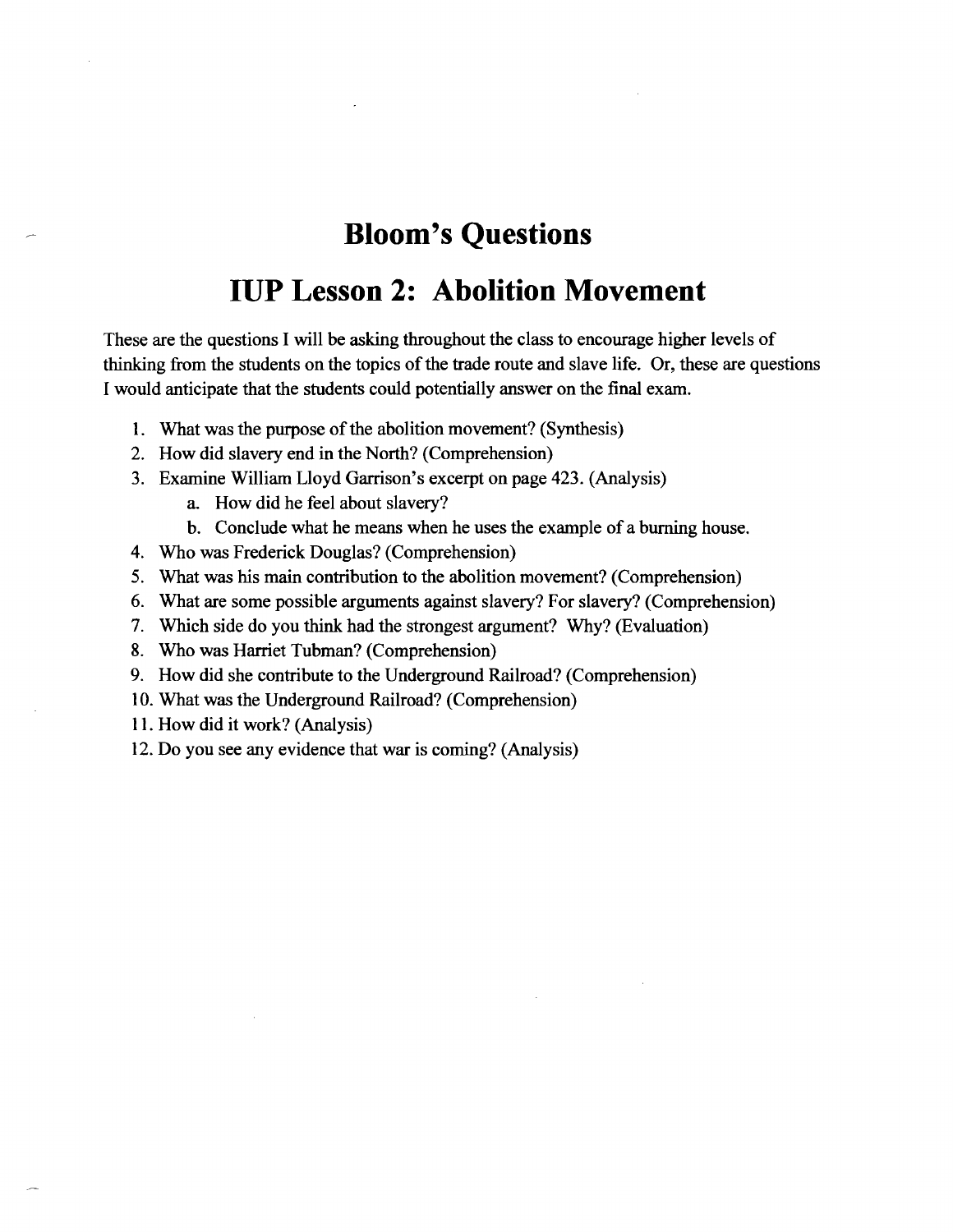#### **Teacher Notes: Abolition Movement**

- 1. Video- Abolition
	- a. What was the abolition movement?
	- b. Who did it consist of?
- 2. Talk about the roots of antislavery
	- a. End of slavery in the North
	- b. Problem of slave or free state?
	- c. American Colonization Society
- 3. Famous Abolitionists
	- a. William Lloyd Garrison
		- i. Excerpt in textbook
	- b. Frederick Douglas
		- i. Video
- 4. Arguments against slavery
	- a. Can you think of some possible arguments?
	- b. Morally wrong
	- c. Hindered technology
	- d. Constitutionally wrong
- 5. Arguments for slavery
	- a. Can you think of some possible arguments?
	- b. Economics
	- c. Historical
	- d. Religious
	- e. Social good
	- f. Humanitarianism
	- g. http://www.ushistory.org/us/27f.asp
- 6. What is your opinion on the two sides?
- 7. Underground Railroad
	- a. Video
	- b. What was the Underground Railroad?
	- c. Look at the Map (Content Skill)
	- d. Harriet Tubman
		- i. video
		- ii. Who was she?
		- iii. How was she important to the Underground Railroad?
- 8. Assign homework
	- a. Give half the class one primary source and the other half another source.
	- b. Give out the analysis worksheet
- 9. Conclusion
	- a. The nation was already becoming more and more divided as the movement went on.
		- i. Do you see any evidence that war is coming?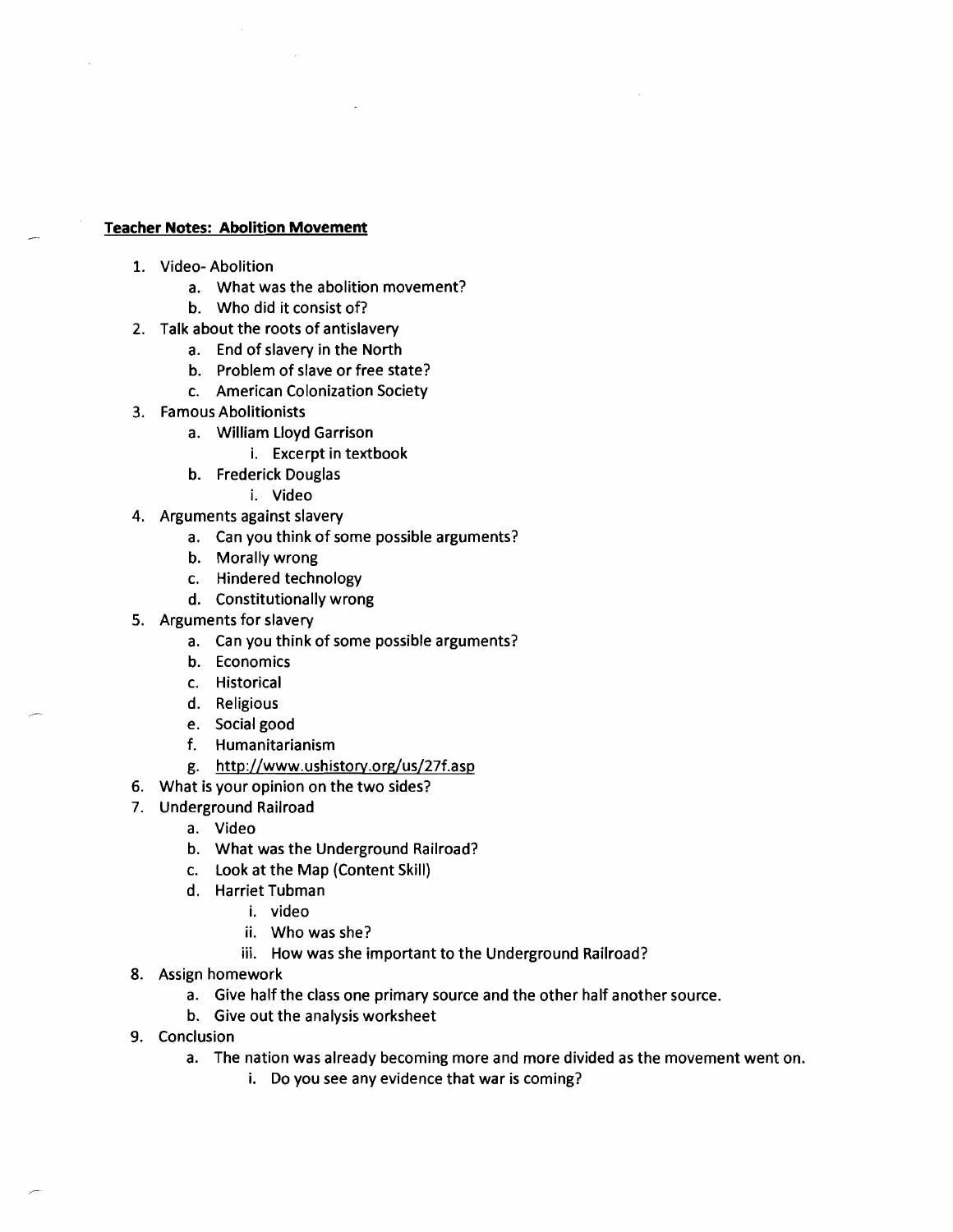# **Written Document Analysis Worksheet**

1. TYPE OF DOCUMENT (Check one)(1 pt).:

| Newspaper<br>Letter<br>Patent<br>Memorandum                                                                                                                                                                                                                                                                            | Map<br>Telegram<br>Press release<br>Report    | Advertisement<br>Congressional record<br>Census report<br>Other |  |  |  |  |  |
|------------------------------------------------------------------------------------------------------------------------------------------------------------------------------------------------------------------------------------------------------------------------------------------------------------------------|-----------------------------------------------|-----------------------------------------------------------------|--|--|--|--|--|
| 2. UNIQUE PHYSICAL QUALITIES OF THE DOCUMENT (Check one or more)(1 pt.):                                                                                                                                                                                                                                               |                                               |                                                                 |  |  |  |  |  |
| Interesting letterhead<br>Handwritten<br>$\overline{\phantom{a}}$ Typed<br><b>Seals</b>                                                                                                                                                                                                                                | <b>Notations</b><br>"RECEIVED" stamp<br>Other |                                                                 |  |  |  |  |  |
|                                                                                                                                                                                                                                                                                                                        |                                               |                                                                 |  |  |  |  |  |
| 4. AUTHOR (OR CREATOR) OF THE DOCUMENT (1 pt): _________________________________                                                                                                                                                                                                                                       |                                               |                                                                 |  |  |  |  |  |
|                                                                                                                                                                                                                                                                                                                        |                                               |                                                                 |  |  |  |  |  |
| 5. FOR WHAT AUDIENCE WAS THE DOCUMENT WRITTEN? (1 pt)                                                                                                                                                                                                                                                                  |                                               |                                                                 |  |  |  |  |  |
| 6. DOCUMENT INFORMATION (There are many possible ways to answer A-E.)                                                                                                                                                                                                                                                  |                                               |                                                                 |  |  |  |  |  |
| A. List three things the author said that you think are important (3 pt):                                                                                                                                                                                                                                              |                                               |                                                                 |  |  |  |  |  |
|                                                                                                                                                                                                                                                                                                                        |                                               |                                                                 |  |  |  |  |  |
|                                                                                                                                                                                                                                                                                                                        |                                               |                                                                 |  |  |  |  |  |
| 3. $\frac{1}{2}$ $\frac{1}{2}$ $\frac{1}{2}$ $\frac{1}{2}$ $\frac{1}{2}$ $\frac{1}{2}$ $\frac{1}{2}$ $\frac{1}{2}$ $\frac{1}{2}$ $\frac{1}{2}$ $\frac{1}{2}$ $\frac{1}{2}$ $\frac{1}{2}$ $\frac{1}{2}$ $\frac{1}{2}$ $\frac{1}{2}$ $\frac{1}{2}$ $\frac{1}{2}$ $\frac{1}{2}$ $\frac{1}{2}$ $\frac{1}{2}$ $\frac{1}{2}$ |                                               |                                                                 |  |  |  |  |  |
|                                                                                                                                                                                                                                                                                                                        |                                               |                                                                 |  |  |  |  |  |
| B. Why do you think this document was written? (2 pt)                                                                                                                                                                                                                                                                  |                                               |                                                                 |  |  |  |  |  |
|                                                                                                                                                                                                                                                                                                                        |                                               |                                                                 |  |  |  |  |  |
| C. What evidence in the document helps you know why it was written? Quote from the                                                                                                                                                                                                                                     |                                               |                                                                 |  |  |  |  |  |

document. (3 pt)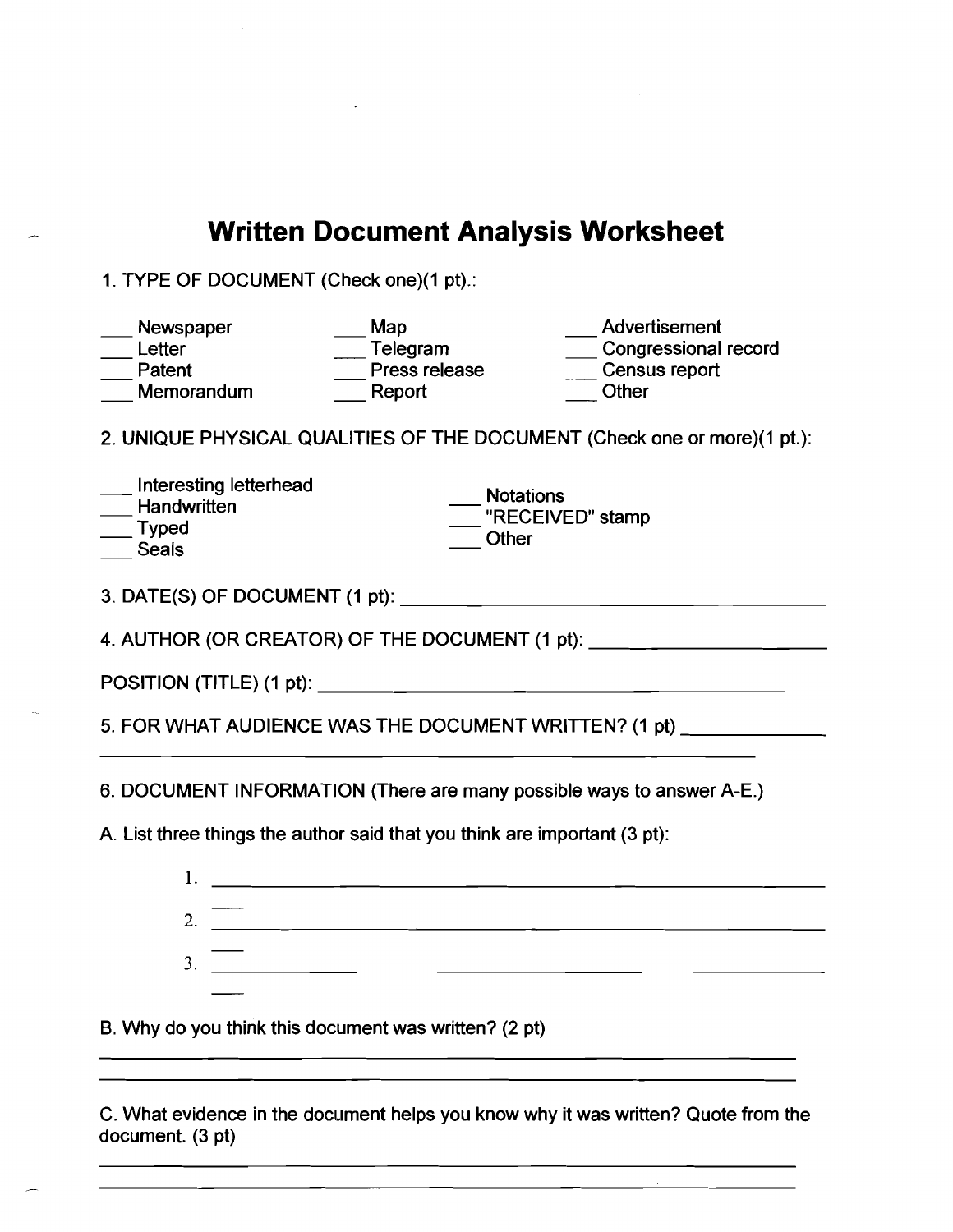D. List two things the document tells you about life in the United States at the time it was written (2 pt):

E. Write a question to the author that is left unanswered by the document (2 pt):

 $\overline{\phantom{a}}$ 

 $\sim$ 

Designed and developed by the Education Staff, National Archives and Records Administration, Washington, DC 20408.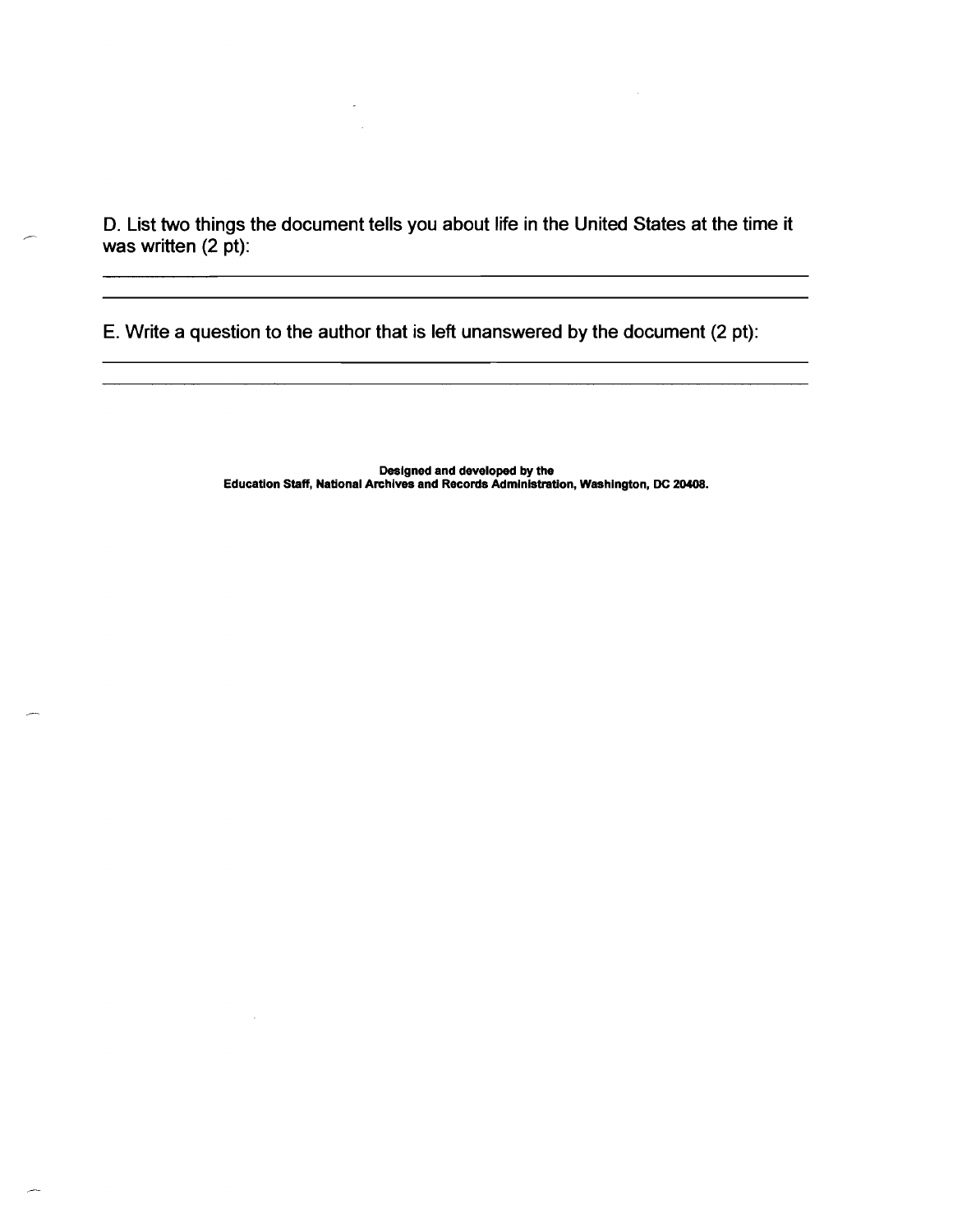# **Written Document Analysis Worksheet**

1. TYPE OF DOCUMENT (Check one)(1 pt).:

| Advertisement<br>Map<br>Newspaper<br>Congressional record<br>Telegram<br>Letter<br>Census report<br>Press release<br>Patent<br>* Other (political)<br>Report<br>Memorandum |  |  |  |  |  |  |
|----------------------------------------------------------------------------------------------------------------------------------------------------------------------------|--|--|--|--|--|--|
| 2. UNIQUE PHYSICAL QUALITIES OF THE DOCUMENT (Check one or more)(1 pt.):                                                                                                   |  |  |  |  |  |  |
| Interesting letterhead<br><b>Notations</b><br>Handwritten<br>"RECEIVED" stamp<br>$*$ Typed<br>Other<br>Seals                                                               |  |  |  |  |  |  |
| 3. DATE(S) OF DOCUMENT (1 pt): none                                                                                                                                        |  |  |  |  |  |  |
| 4. AUTHOR (OR CREATOR) OF THE DOCUMENT (1 pt): ____ John C. Calhoun                                                                                                        |  |  |  |  |  |  |
| POSITION (TITLE) (1 pt): John C. Calhoun Defends Slavery                                                                                                                   |  |  |  |  |  |  |
| 5. FOR WHAT AUDIENCE WAS THE DOCUMENT WRITTEN? (1 pt) for those who<br>believed slavery to be wrong                                                                        |  |  |  |  |  |  |
| 6. DOCUMENT INFORMATION (There are many possible ways to answer A-E.)                                                                                                      |  |  |  |  |  |  |
| A. List three things the author said that you think are important (3 pt):                                                                                                  |  |  |  |  |  |  |
| 1.<br>could be a number of things; must come from the text; answer for<br>letter B must correlate<br>2.                                                                    |  |  |  |  |  |  |

<u> 1988 - Johann Barbara, martxa alemaniar a</u> 3.

B. Why do you think this document was written? (2 pt)

To promote that slavery is not as bad as everyone thinks; to show that slaves have a better life

C. What evidence in the document helps you know why it was written? Quote from the document. (3 pt)

several answers; must coordinate with letter B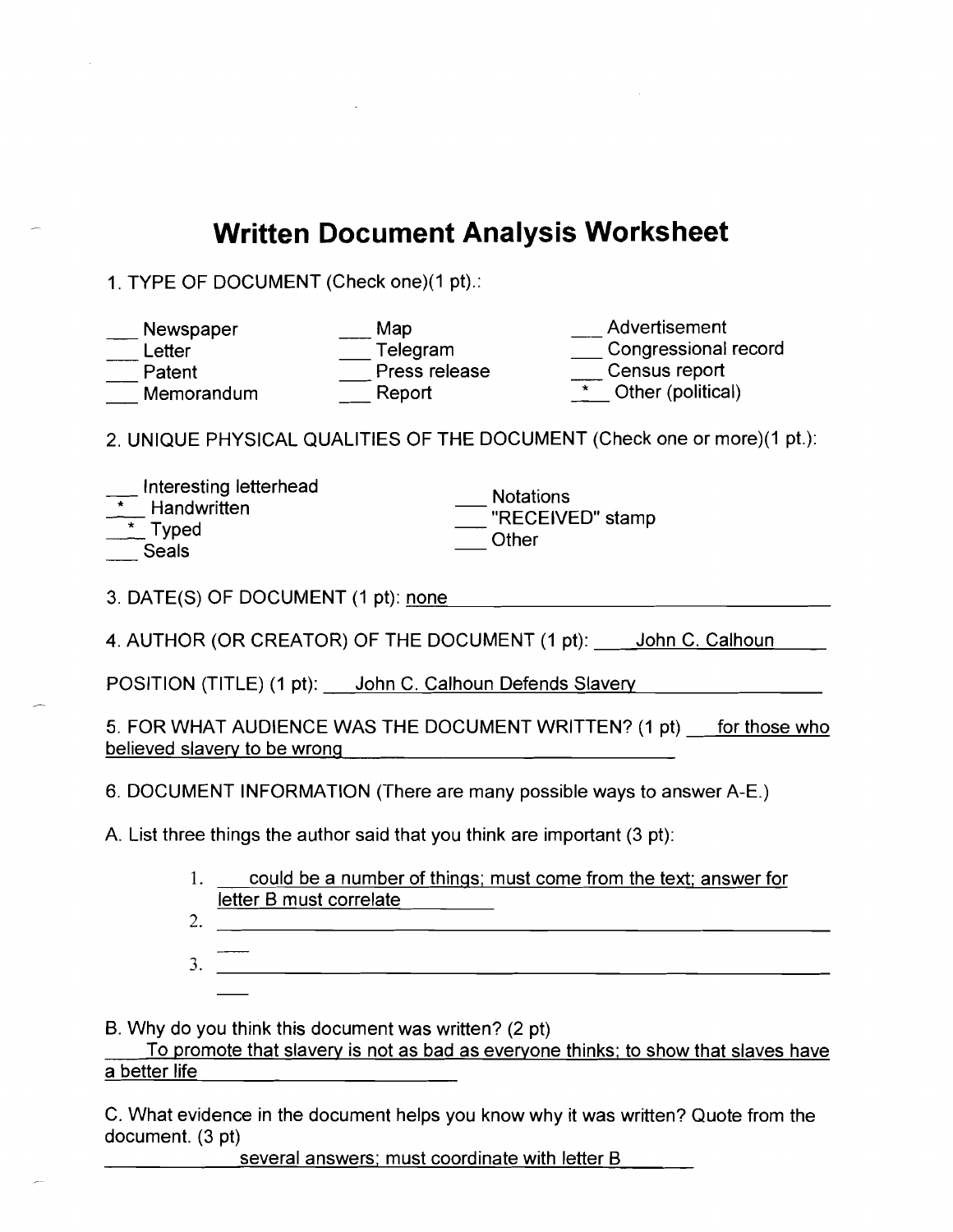D. List two things the document tells you about life in the United States at the time it was written (2 pt):

People were starting to question morality of slavery; slavery was becoming a huge political question

E. Write a question to the author that is left unanswered by the document (2 pt): could come up with several; must be appropriate and a well thought out question; higher level of thinking

> Designed and developed by the Education Staff, National Archives and Records Administration, Washington, DC 20408.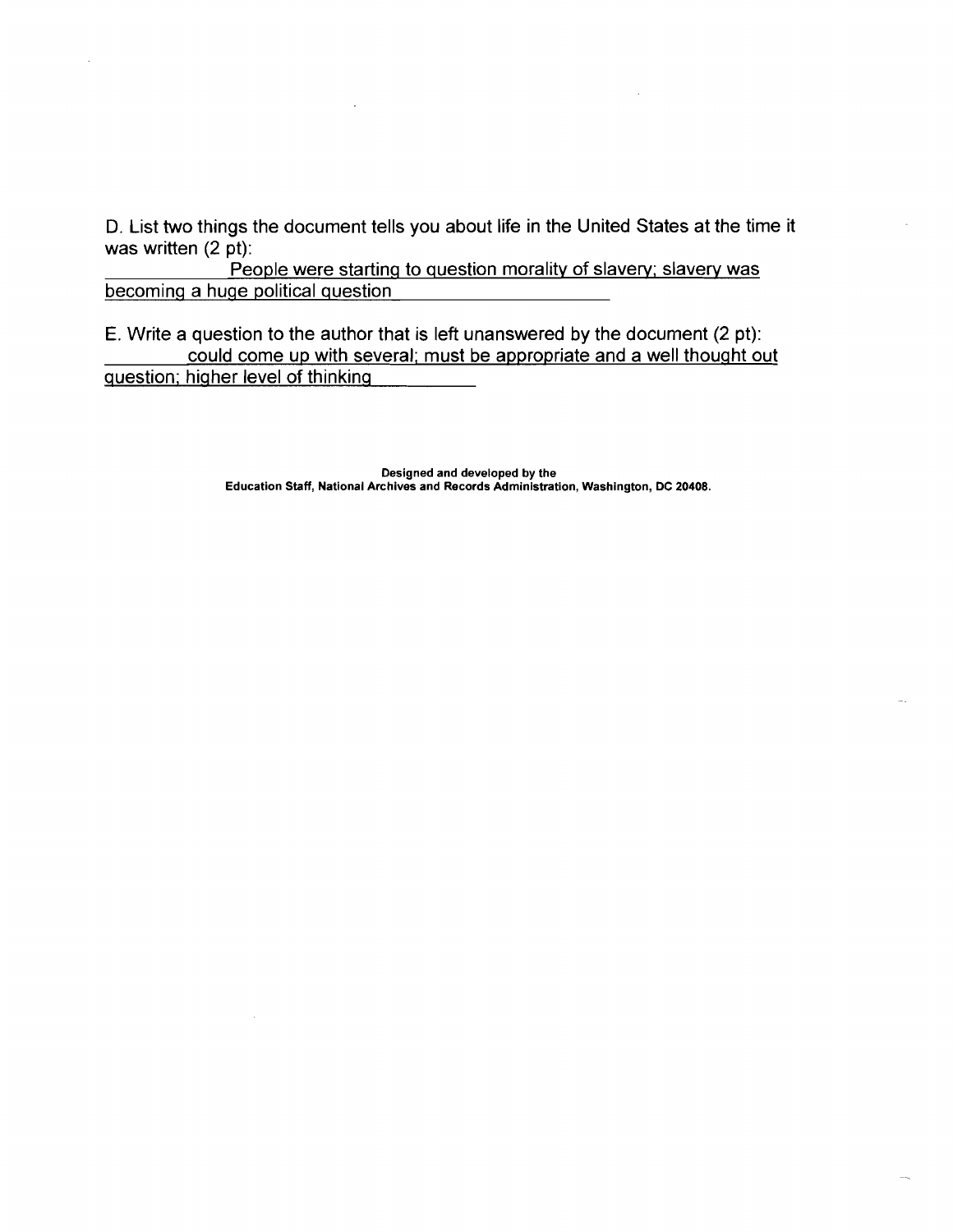# **Written Document Analysis Worksheet**

1. TYPE OF DOCUMENT (Check one)(1 pt).:

| Newspaper<br>Letter<br>Patent<br>Memorandum                                                                                       | Map<br>Telegram<br>Press release<br>Report | Advertisement<br>Congressional record<br>Census report<br>Other |  |  |  |  |
|-----------------------------------------------------------------------------------------------------------------------------------|--------------------------------------------|-----------------------------------------------------------------|--|--|--|--|
| 2. UNIQUE PHYSICAL QUALITIES OF THE DOCUMENT (Check one or more)(1 pt.):                                                          |                                            |                                                                 |  |  |  |  |
| Interesting letterhead<br><b>Notations</b><br>Handwritten<br>"RECEIVED" stamp<br>$\overline{\phantom{a}}$ Typed<br>Other<br>Seals |                                            |                                                                 |  |  |  |  |
| 3. DATE(S) OF DOCUMENT $(1 \text{ pt}):$ January 1, 1831                                                                          |                                            |                                                                 |  |  |  |  |
| 4. AUTHOR (OR CREATOR) OF THE DOCUMENT (1 pt): William Lloyd Garrison                                                             |                                            |                                                                 |  |  |  |  |
| POSITION (TITLE) (1 pt): The Liberator. "To the Public"                                                                           |                                            |                                                                 |  |  |  |  |
| 5. FOR WHAT AUDIENCE WAS THE DOCUMENT WRITTEN? (1 pt) the public;<br>those who were against slavery                               |                                            |                                                                 |  |  |  |  |
| 6. DOCUMENT INFORMATION (There are many possible ways to answer A-E.)                                                             |                                            |                                                                 |  |  |  |  |
| A. List three things the author said that you think are important (3 pt):                                                         |                                            |                                                                 |  |  |  |  |
| could be a number of things; must come from the text; answer for letter<br>1.<br><b>B</b> must correlate<br>2.                    |                                            |                                                                 |  |  |  |  |

3.

B. Why do you think this document was written? (2 pt)

to make the public aware aware of the horrors of slavery; to persuade the public to believe slavery was wrong

C. What evidence in the document helps you know why it was written? Quote from the document. (3 pt)

several answers; must coordinate with letter B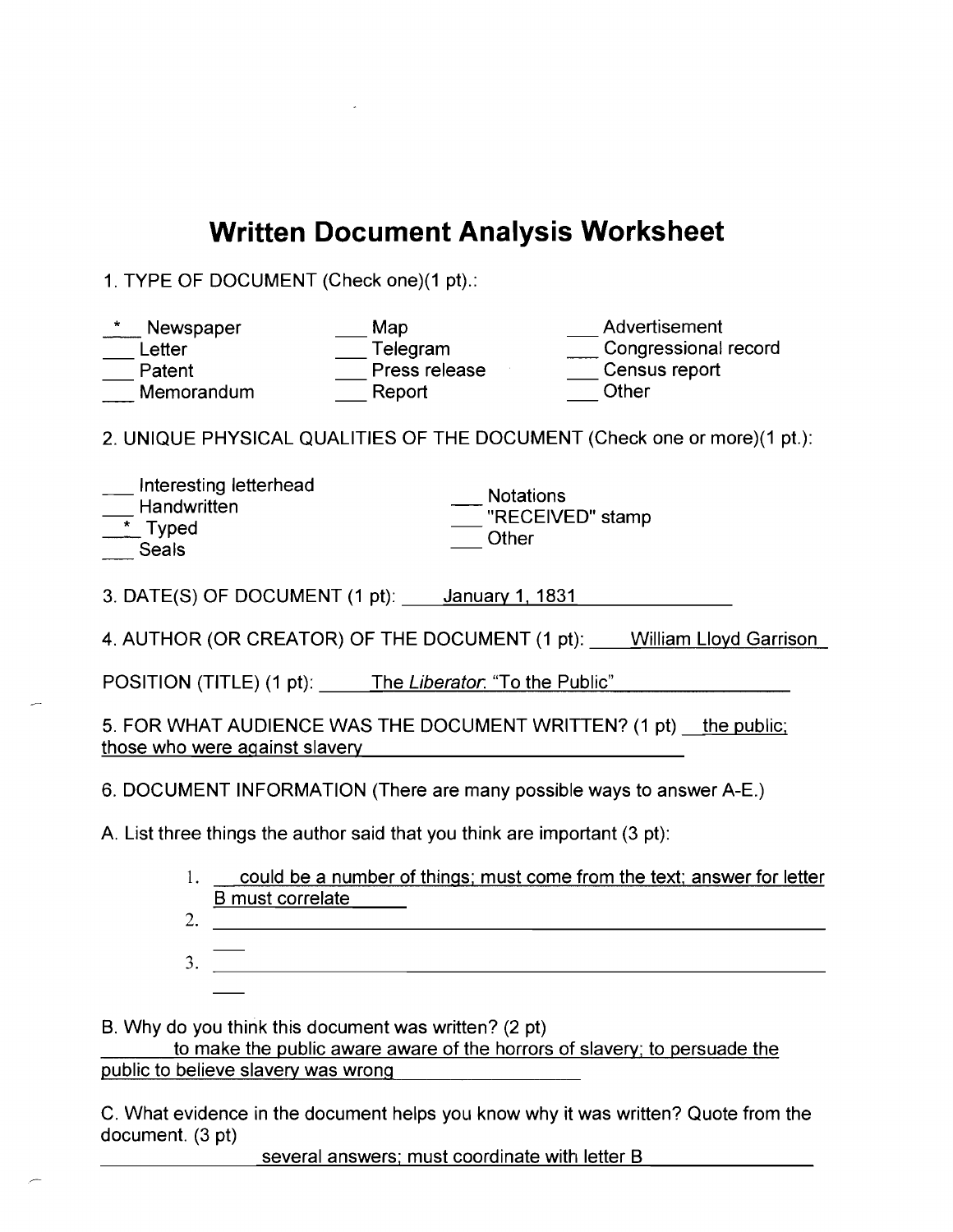D. List two things the document tells you about life in the United States at the time it was written (2 pt):

the debate over slavery was a hot topic; there were people who were passionate for or against slavery; both sides had answers for why they were right and justified in their beliefs

E. Write a question to the author that is left unanswered by the document (2 pt): could come up with several; must be appropriate and a well thought out question; higher level of thinking \_

> Designed and developed by the Education Staff, National Archives and Records Administration, Washington, DC 20408.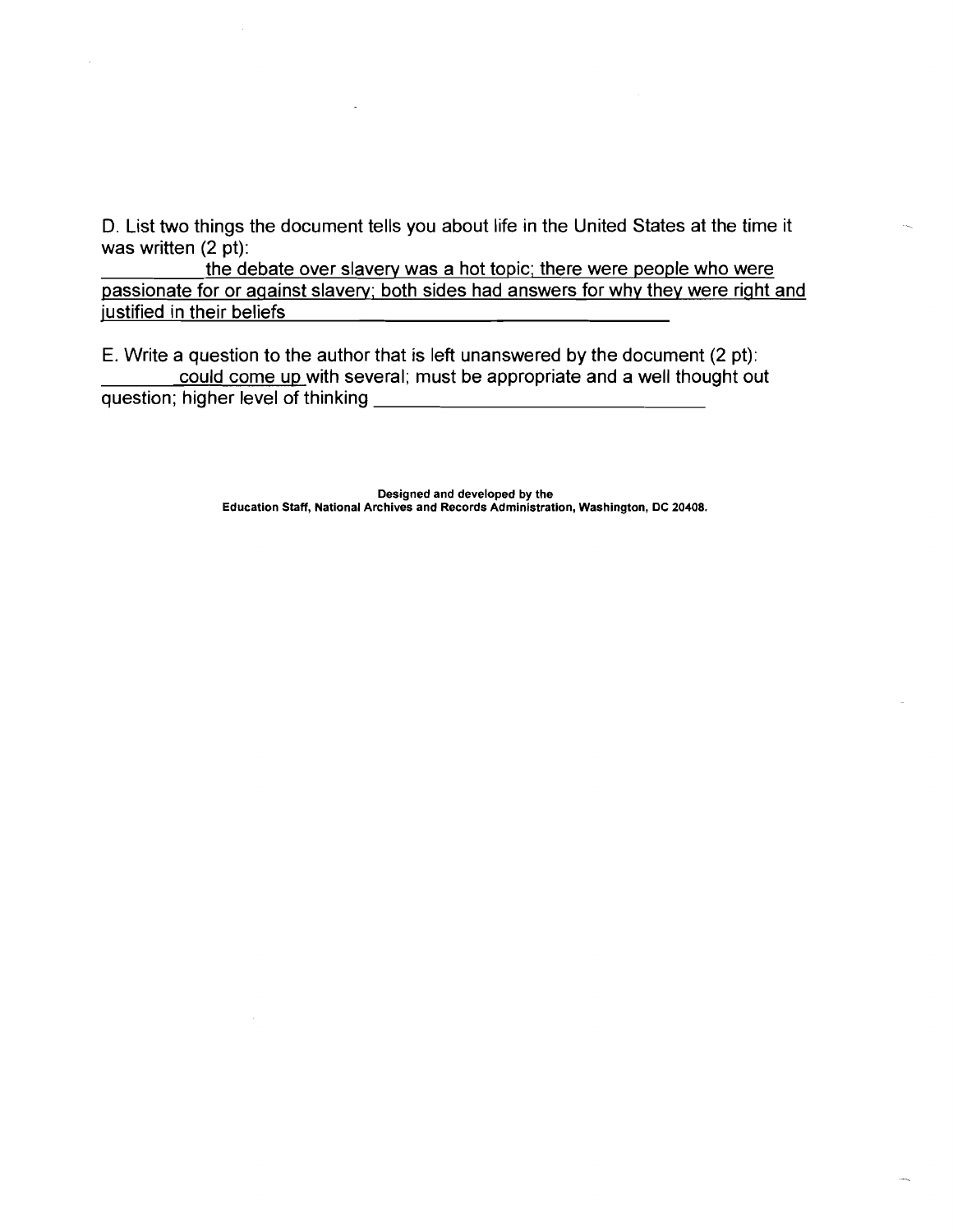# Divide all documents up into groups for studying for ox i

Pro slavery

# JOHN C. CALHOUN DEFENDS !

To maintain the existing relations between the two races.... is indispensable to the peace and happiness of both. It cannot be subverted without drenching the country in blood, and extirpating one or other of the races. Be it good or bad, it has grown up with our society and institutions,<br>and is so interwoven with them, that to destroy it would be to destray us as a people. But let me not be understood as admitting, even by implication, that the existing relations between the two races in the slaveholding States is an evil:-far otherwise; I hold it to be a good. .. Never before has the black race of Central Africa, from the dawn of his~ tory to the present day, attained a condition so civilized and so improved, not only physically, but morally and intellectually. It came among us in a low, de~ graded, and savage condition, and in the course of a few generations it has grown up under the fostering care of our institutions,

i 1 I

 $\overline{\phantom{a}}$ 

reviled as they have been, to its present comparatively civilized condition.

. . . I may say with truth, that in few countries is so much lefi to the share of the laborer, and so little exacted from him, or where there is more kind attention paid to him in sickness or infirmities of age. Compare his condition with the tenants of the poor houses in the more civilized portions of Europe--Iook at the sick, and the old and infirm slave, on one hand, in the midst of his family and friends, under the kind superintending care of his master and mistress, and compare it with the forlorn and wretched condition of the pauper in the poor house.. . I fear~ lessly assert that the existing relation between the two races in the South . . . forms the most solid and durable foundation on which to rear free and stable political institutions.... There is and al~ ways has been in an advanced stage of wealth and civilization, a

conflict between labor and capi~ tal. The condition of society in the South exempts us from the disorders and dangers resulting from this conflict; and which explains why it is that the political condition of the slaveholding states has been so much more stable and quiet than that of the North. .. the experience of the next generation will fully test how vastly more favorable our condition of society is to that of other sections for free and stable institutions, provided we are not disturbed by the interference of others, or shall have sufficient in~ telligence and spirit to resist promptly and successfully such interference.

... One thing alarms methe eager pursuit of gain which overspreads the land, and which absorbs every faculty of the mind and every feeling of the heart. Of all passions avarice is most blind and compromising.

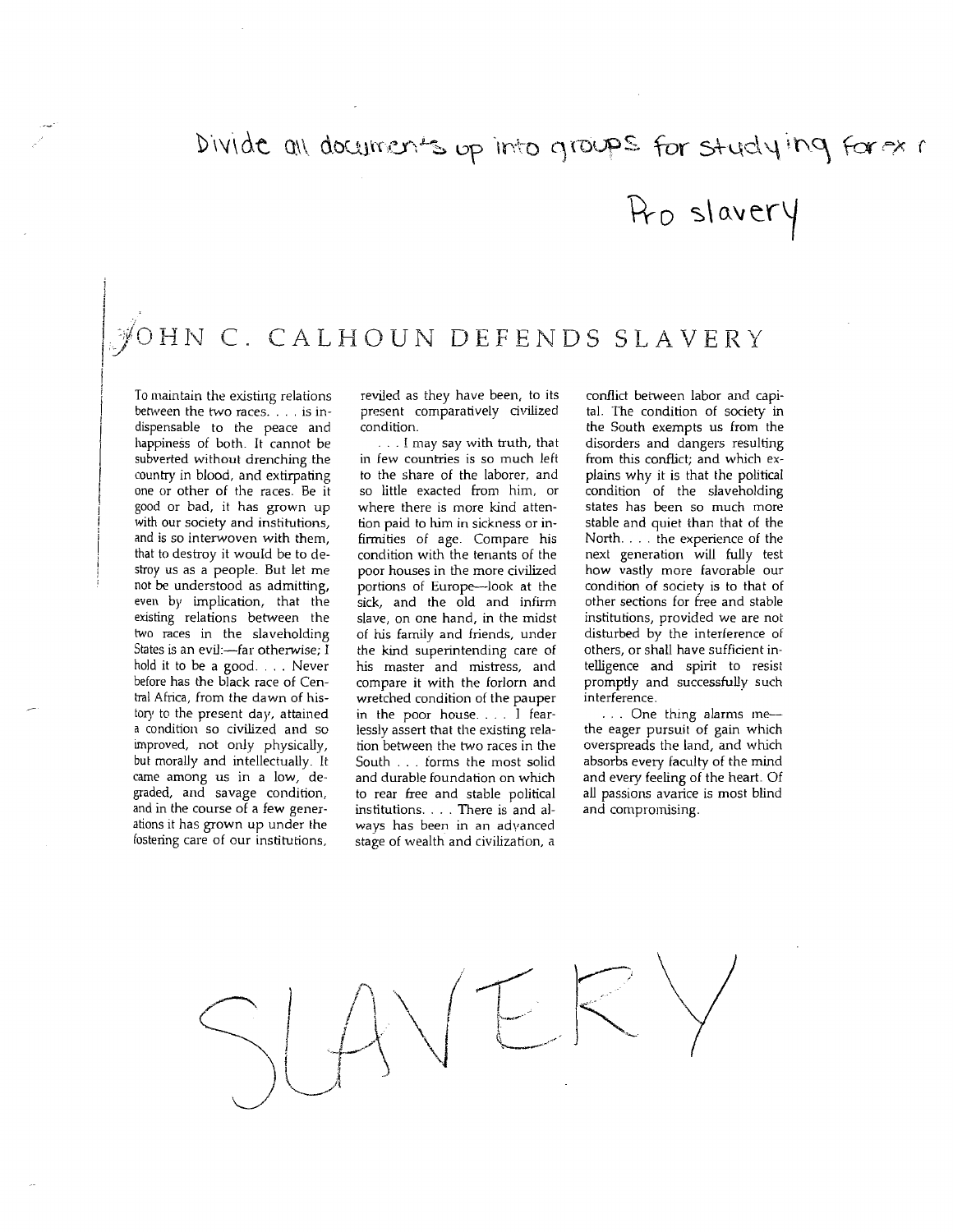## The *Liberator:* "To the Public"

From *The Liberator*  January 1, 1831

To the Public

In the month of August, I issued proposals for publishing "THE LIBERATOR" in Washington city; but the enterprise, though hailed in different sections of the country, was palsied by public indifference. Since that time, the removal of the Genius of Universal Emancipation [Benjamin Lundy's anti-slavery newspaper] to the Seat of Government has rendered less imperious the establishment of a similar periodical in that quarter.

During my recent tour for the purpose of exciting the minds of the people by a series of discourses on the subject of slavery, every place that I visited gave fresh evidence of the fact, that a greater revolution in public sentiment was to be effected in the free states -- *and particularly in New-England* -- than at the south. I found contempt more bitter, opposition more active, detraction more relentless, prejudice more stubborn, and apathy more frozen, than among slave owners themselves. Of course, there were individual exceptions to the contrary. This state of things afflicted, but did not dishearten me. I determined, at every hazard, to lift up the standard of emancipation in the eyes of the nation, within sight of Bunker Hill and in the birth place of liberty. That standard is now unfurled; and long may it float, unhurt by the spoliations of time or the missiles of a desperate foe -- yea, till every chain be broken, and every bondman set free! Let southern oppressors tremble --let their secret abettors tremble -- let their northern apologists tremble -- let all the enemies of the persecuted blacks tremble.

I deem the publication of my original Prospectus unnecessary, as it has obtained a wide circulation. The principles therein inculcated will be steadily pursued in this paper, excepting that I shall not array myself as the political partisan of any man. In defending the great cause of human rights, I wish to derive the assistance of all religions and of all parties.

Assenting to the "self-evident truth" maintained in the American Declaration of Independence, "that all men are created equal, and endowed by their Creator with certain inalienable rights -- among which are life, liberty and the pursuit of happiness," I shall strenuously contend for the immediate enfranchisement of our slave population. In Park-street Church, on the Fourth of July, 1829, in an address on slavery, I unreflectingly assented to the popluar but pernicious doctrine of gradual abolition. I seize this opportunity to make a full and unequivocal recantation, and thus publicly to ask pardon of my God, of my country, and of my brethren the poor slaves, for having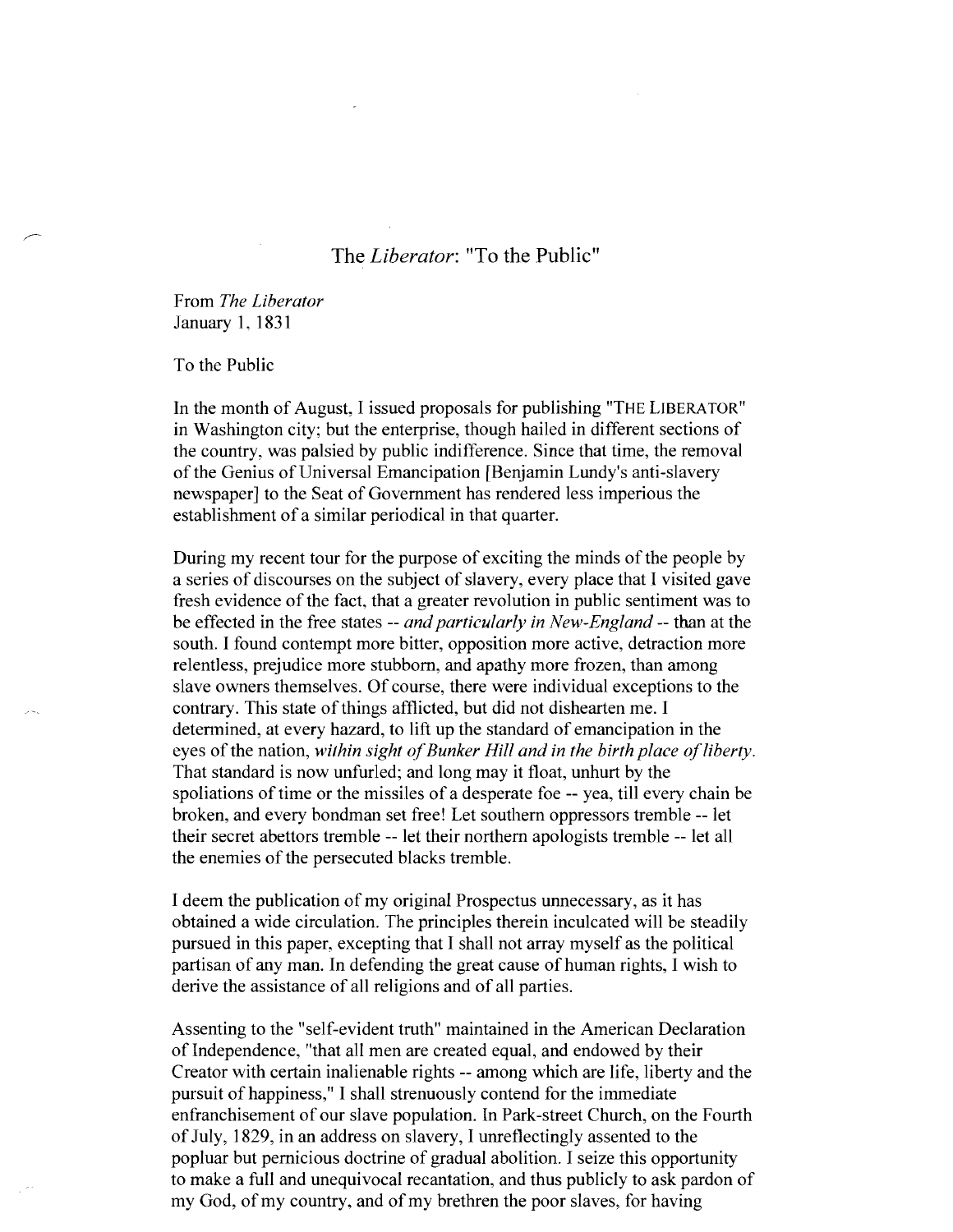uttered a sentiment so full of timidity, injustice and absurdity. A similar recantation, from my pen, was published in the Genius of Universal Emancipation at Baltimore, in September, 1829. My consicence in now satisfied.

I am aware, that many object to the severity of my language; but is there not cause for severity? I *will* be as harsh as truth, and as uncompromising as justice. On this subject, I do not wish to think, or speak, or write, with moderation. No! no! Tell a man whose house is on fire, to give a moderate alarm; tell him to moderately rescue his wife from the hand of the ravisher; tell the mother to gradually extricate her babe from the fire into which it has fallen; -- but urge me not to use moderation in a cause like the present. I am in earnest -- I will not equivocate -- I will not excuse -- I will not retreat a single inch -- AND I WILL BE HEARD. The apathy of the people is enough to make every statue leap from its pedestal, and to hasten the resurrection of the dead.

It is pretended, that I am retarding the cause of emancipation by the coarseness of my invective, and the precipitancy of my measures. The *charge is not true.* On this question my influence, -- humble as it is, -- is felt at this moment to a considerable extent, and shall be felt in coming years -- not perniciously, but beneficially -- not as a curse, but as a blessing; and posterity will bear testimony that I was right. I desire to thank God, that he enables me to disregard "the fear of man which bringeth a snare," and to speak his truth in its simplicity and power. And here I close with this fresh dedication:

Oppression! I have seen thee, face to face, And met thy cruel eye and cloudy brow; But thy soul-withering glance I fear not now - For dread to prouder feelings doth give place Of deep abhorrence! Scorning the disgrace Of slavish knees that at thy footstool bow, I also kneel -- but with far other vow Do hail thee and thy hord of hirelings base: --I swear, while life-blood warms my throbbing veins, Still to oppose and thwart, with heart and hand, Thy brutalising sway -- till Afric's chains Are burst, and Freedom rules the rescued land, - Trampling Oppression and his iron rod: *Such is the vow I take* -- so HELP ME GOD!

#### William Lloyd Garrison

Copyright? 11/94 by Bedford Books/St. Martin's Press. Inc. From: *William Lloyd Garrison and the Fight Against...*  By: Cain Reproduced by permission of St. Martin's Press, Inc